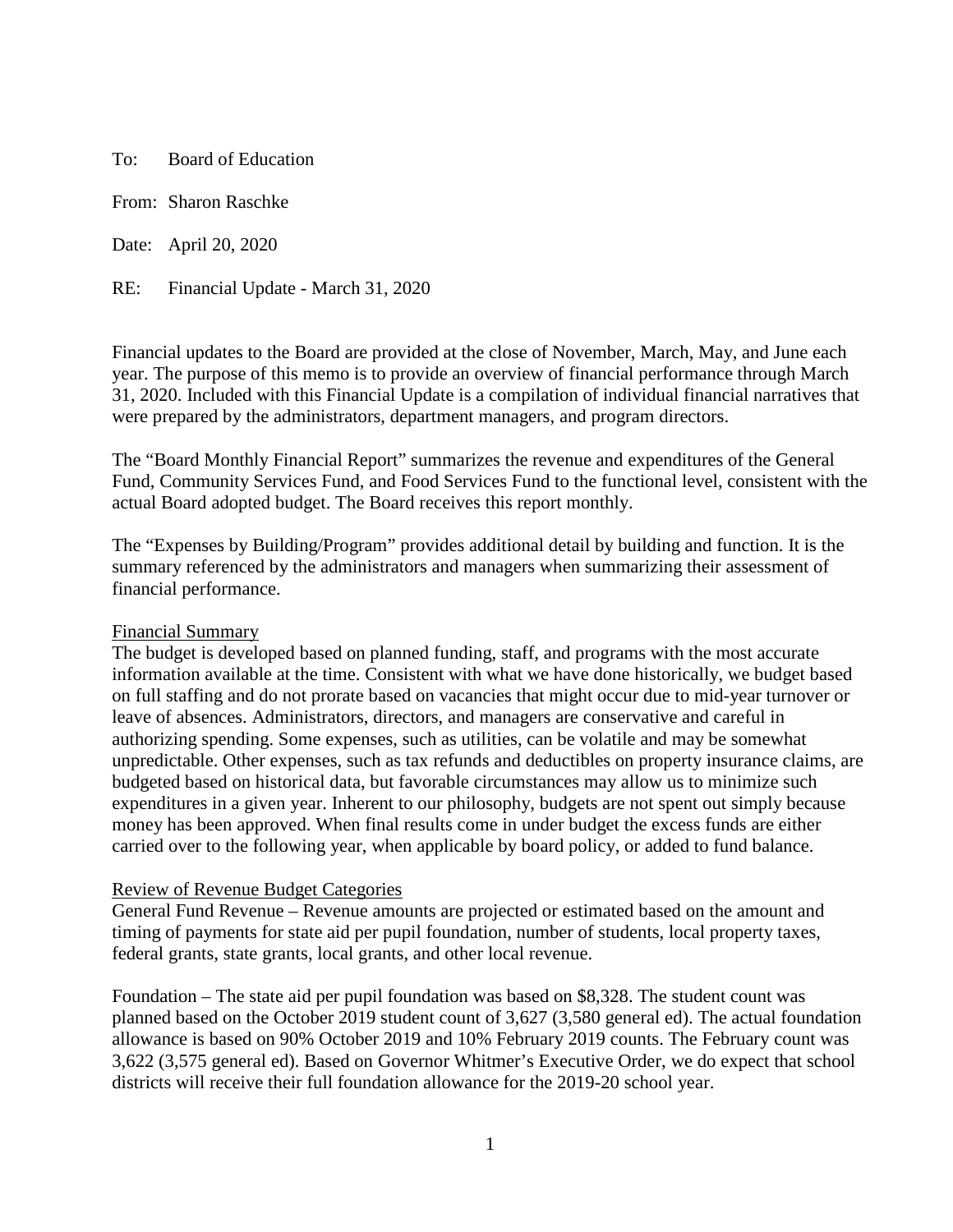However, realize that the amount of revenue the State is collecting amid the pandemic has fallen to unprecedented levels. The amount of foundation allowance we receive is directly tied to the amount of revenue the State collects for the State School Aid Fund. Expect there will be a little to no increase, and possibly a reduction, in the foundation allowance for 2020-21 and out a few years.

Other State Categoricals – Also included are the Foundation Guarantee, Early Literacy, Data Collection, First Robotics, Recycling Infrastructure, Retirement Rate offset and Retirement unfunded stabilization payments. We also anticipate we will receive the full allocations for 2019-20, but may see a reduction or elimination next year.

Sale of Assets – In accordance with the district's disposal of obsolete property process, the district sold or is in the process of selling hundreds of used desks, tables, chairs, books, and textbooks. The obsolete furniture is the result of outfitting classrooms at Beacon, Anchor, and pilot classrooms throughout the district as well as the sale of some fixtures from the Copeland building. We have received \$11,000 from sale of obsolete assets.

Indirect/Direct Transfers to General Fund – The budgeted transfers are \$142,477 (10%) from Food Service and \$133,151 (7.5%) from Community Education. Transfers through March 31 were \$97,511 and \$94,075, respectively. While the transfers are expected to be in line with the budget, we know Community Education will require a substantial General Fund Subsidy for the remainder of 2019-20 while we continue to pay staff without any offsetting revenue.

Capital Projects – I am pleased to share that we have been awarded a grant from the Volkswagen State Mitigation Trust through the Michigan Department of Environment, Great Lakes, and Energy (MEGLE). The grant award of \$211,198 will cover 25% of the cost to replace 8 school buses. We planned for replacement of school buses through the 2017 Bond. We will use the bond funds to cover the 75% district match. This was a competitive grant.

## Review of Expense Budget Categories

The percentage of expenses used that are reported in the financial reports include expenses paid and encumbered (open purchase orders). Buildings and other programs have varying levels of purchase orders that have been issued for anticipated expenses. This may be misconstrued that a building or department has spent a larger portion of its annual budget or is doing better or worse than previous years. Please be cautious of making judgments without having the background information that supports the budget information presented.

As you know, Michigan Governor Gretchen Whitmer's Executive Order 2020-5, issued a temporary order that closed all elementary and secondary school buildings beginning March 16, 2020 through April 5, 2020. Executive Order 2020-21 extended school closures through April 13, 2020 and Executive Order 2020-35 Suspending Face to Face Learning at K-12 schools for the remainder of the school year. The Governor's Executive Order 2020-35 required all schools to begin providing learning opportunities for all students. It further ordered that all employees must receive their normal pay for the rest of the school year. Some of our staff provided an essential service and directed to report, some worked remotely, and others did not have a role that worked in those scenarios.

We may incur additional expenses implementing the Continuity of Learning Plan. We may also realize additional revenue from State or Federal emergency relief. We have established appropriate revenue and expense lines to record and track these variances.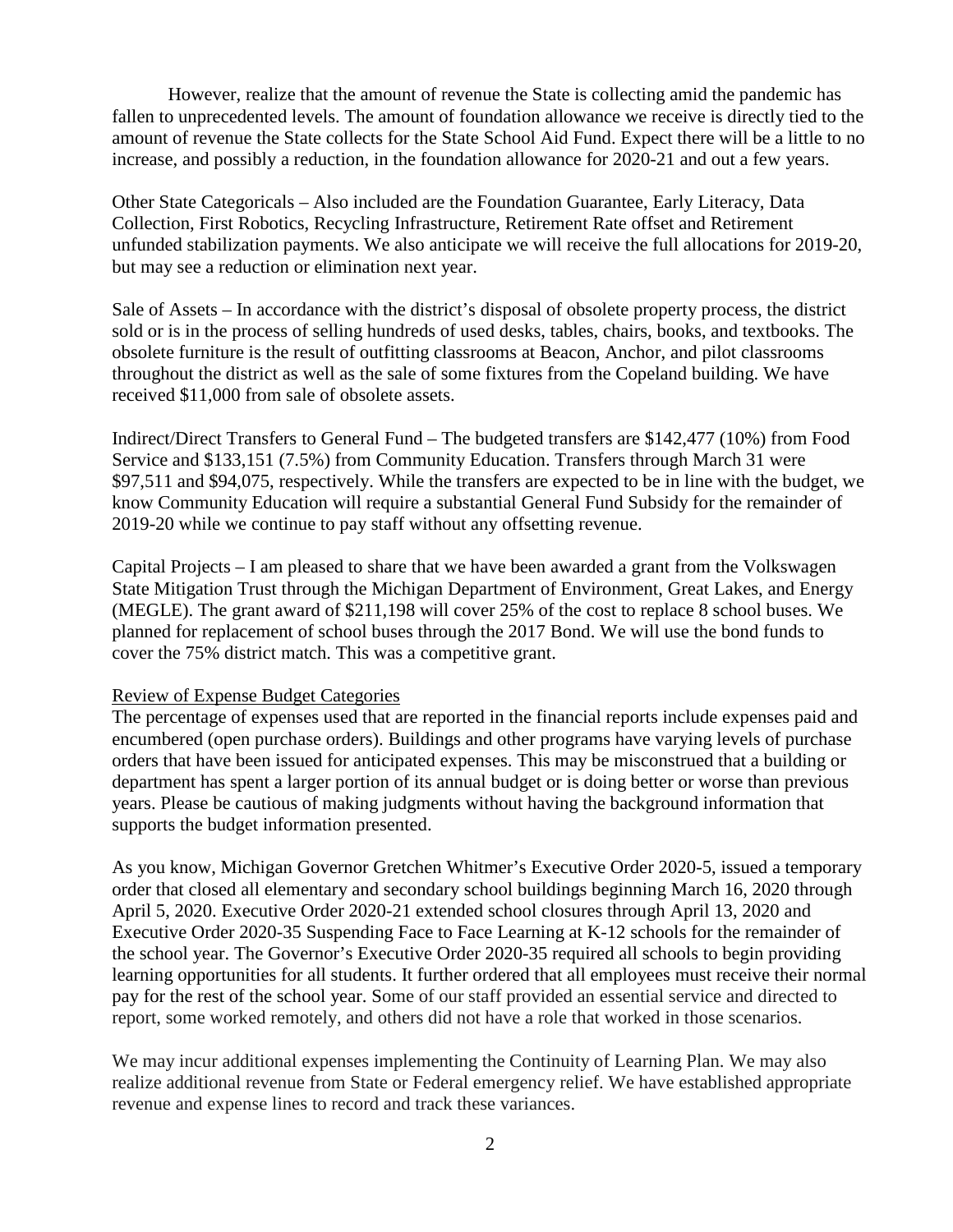Payroll – Expenses for salaries affect every building/program area with staff. The budget for salaries is based on annualized contracts. Year to date payroll was approximately 75% complete for nonteaching staff and 58% complete for teaching staff. As a condition of the Executive Order, school districts are required to continue to pay employees regularly scheduled hours. We will experience a minor reduction in payroll expenses related to the elimination of extra time paid to teachers for coverage, after school work, and support staff overtime. We also have eliminated all substitute costs that are contracted services thru EduStaff for teaching subs and paraeducator subs for the remainder of the school year. This will result in expenses favorable to budget.

Leave of absences affect overall results compared to budget. When staff has enough sick days banked to be paid for the duration of the leave, we incur the cost of the absent staff plus the cost of a substitute for that position. When a portion of the leave of absence is unpaid the lower cost of the substitute results in a reduced cost of coverage for a particular position. So far this year, we have managed or are currently managing leaves of absences for 25 employees, including 16 teachers, 1 administrator, 2 B&G, 1 para-educator, 1 secretary, 1 Community Education employee, 1 individual contract employee, and 2 Food and Nutrition employees. Most leaves create vacancies that need to be filled with substitute employees and result in a negative variance to budget. For teachers whose leave of absence was the entire school year, we already adjusted the budget for the savings due to the unpaid portion of the leave. With schools being shut down, we will not be paying for substitute coverage for staff on leave. This will result in expenses favorable to budget.

Health-Related Benefits – The 2019-20 budget for health related expenses is a combination of MESSA fully insured medical, dental, vision, LTD, Life, and BCBS fully insured medical. At this time 3/4 of the annual budget has been recorded. The health costs will vary from budget mostly because of enrollment changes at open enrollment. For example, an employee who opted out of coverage changes to full family coverage on January 1, due to an open enrollment election, would create a negative variance. There will be no loss in employee health benefits due to schools being shut down.

Retirement Costs – Expenses for MPSERS retirement affect every building/program area with staff. The rate charged per employee is completely dependent on the individual employee's retirement elections. The employer contribution to the defined benefit plan is 20.96%-27.50%. The employer contribution to the defined contribution plan is 4%-9%. The District's MPSERS liability and rate stabilization rate is estimated to be 12.41% of the budgeted 2019-20 wages. The amount paid for the rate stabilization flows through our books, meaning we receive revenue to match the expenses billed by MPSERS. The majority of employees' elections require the District to pay 39.91% in total. We pay as much as 42.57% for employees electing the newest defined benefit plan. The District pays 42.37% for newly hired employees who completely opt out of the State Retirement system and make contributions on their own toward retirement. We will see a small savings in retirement costs to the extent extra payments are not made to staff while schools are shut down the remainder of the school year. This will result in expenses favorable to budget. However, realize that the financial crisis due to the pandemic will impact retirement costs in future years due to lost returns.

Payroll Taxes/FICA – Employees are participating in Sec 125 programs such as Dependent Care, Flexible Spending, and HSA's. Consequently their wages are exempt from FICA and Medicare payroll taxes. This saves both the employee and employer portions. Employee contribution to health care elections are also exempt. We are \$60,000 favorable on related benefit lines through March 31.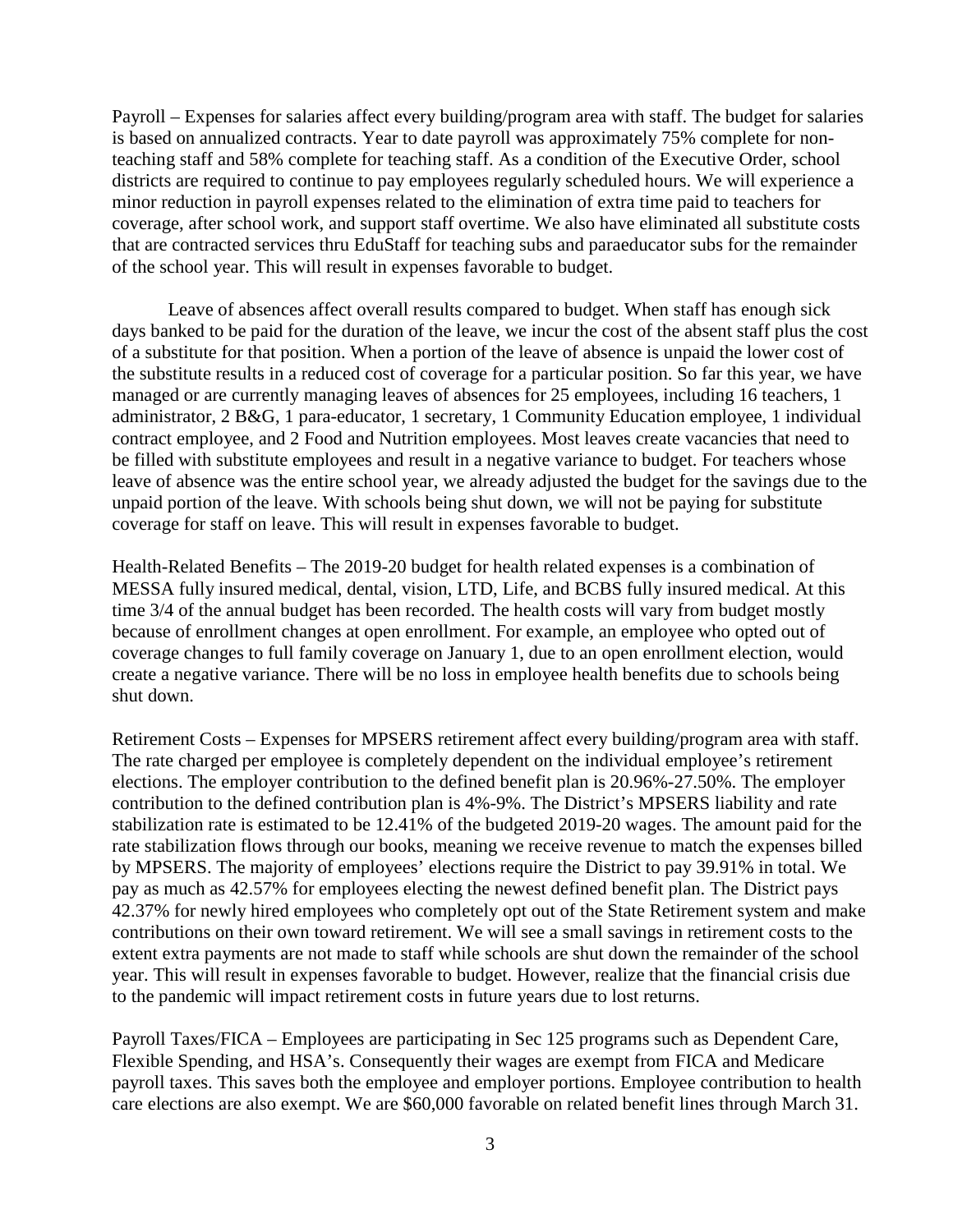The CARES act allows employees to make changes to their Dependent Care elections if their daycares are closed. It also expands utilization of Flexible Spending and HSA accounts. We will be implementing the appropriate plan document amendments.

Instructional Support – The Special Education Director has prepared a narrative for matters related to special education. The Executive Director of Instruction and Strategic Initiatives has prepared a narrative for matters related to Curriculum and Instruction. Instructional Support also includes the costs of the Nurse. An additional Nurse was hired in November to meet the needs of students at our middle school level.

Board of Education – This category includes activities of the Board of Education including board stipends, workshops, legal, unemployment, audit, and election costs. To date we have spent \$42,000 on legal costs, exceeding budget by \$2,000. The overall result of this category is somewhat uncertain, so we will likely request a budget amendment to appropriate additional funding for Board legal costs.

Executive Administration – This category is for the office of the superintendent. The budget includes superintendent and per contractual obligations. This category is expected to be within budget.

Business Office – This category includes the Business Office and associated services. In February, we added a part time employee, Beckie Sterlitz. We had been trying to expand our cross training effort to have others in the department become proficient with payroll and benefits, but there was not enough time to fully cross train someone while doing their own work. With the added part time position, we cross-trained Katie McClellan to handle payroll. Right from the beginning of the shutdown on March 16, the Business Office staff continued working full time to maintain critical infrastructure services, including payroll, benefits, paying bills, accounting, and capital infrastructure projects. After the stay-at-home order was issued, we increased our personal protection routine and moved to A and B teams with three of us in the office 7:30-11:30 and three from 12-4. All work remotely the remainder of each day. Since the shutdown, both Mike Wagner and Katie McClellan are working on payroll and benefits. Without the timely addition of the extra part time position, adjusting to the shutdown would have been nearly impossible.

I have personally spent the entire last month navigating the shutdown and executive orders to translate the business, financial, payroll, and benefit implications into processes and communications within the Business Office and our District.

This category is expected to be within budget.

Business Services - This category includes severance payments, board insurance, non-health claim deductibles, interest expense, property taxes, and tax refunds/collection costs.

We are responsible to pay property taxes on the house under life lease until it is converted to public use. The debt taxes paid are refunded by our Debt Fund. The net cost was approximately \$4,900 this fiscal year.

This category is expected to be within budget.

Utilities/Security – This category includes district utilities, the liaison officer, and property insurance. Since the schools were essentially vacated in mid-March, we do anticipate a reduction in water/sewer usage, electricity, natural gas, and trash pickup costs. We also experienced a milder than average winter. A favorable variance for utilities is expected.